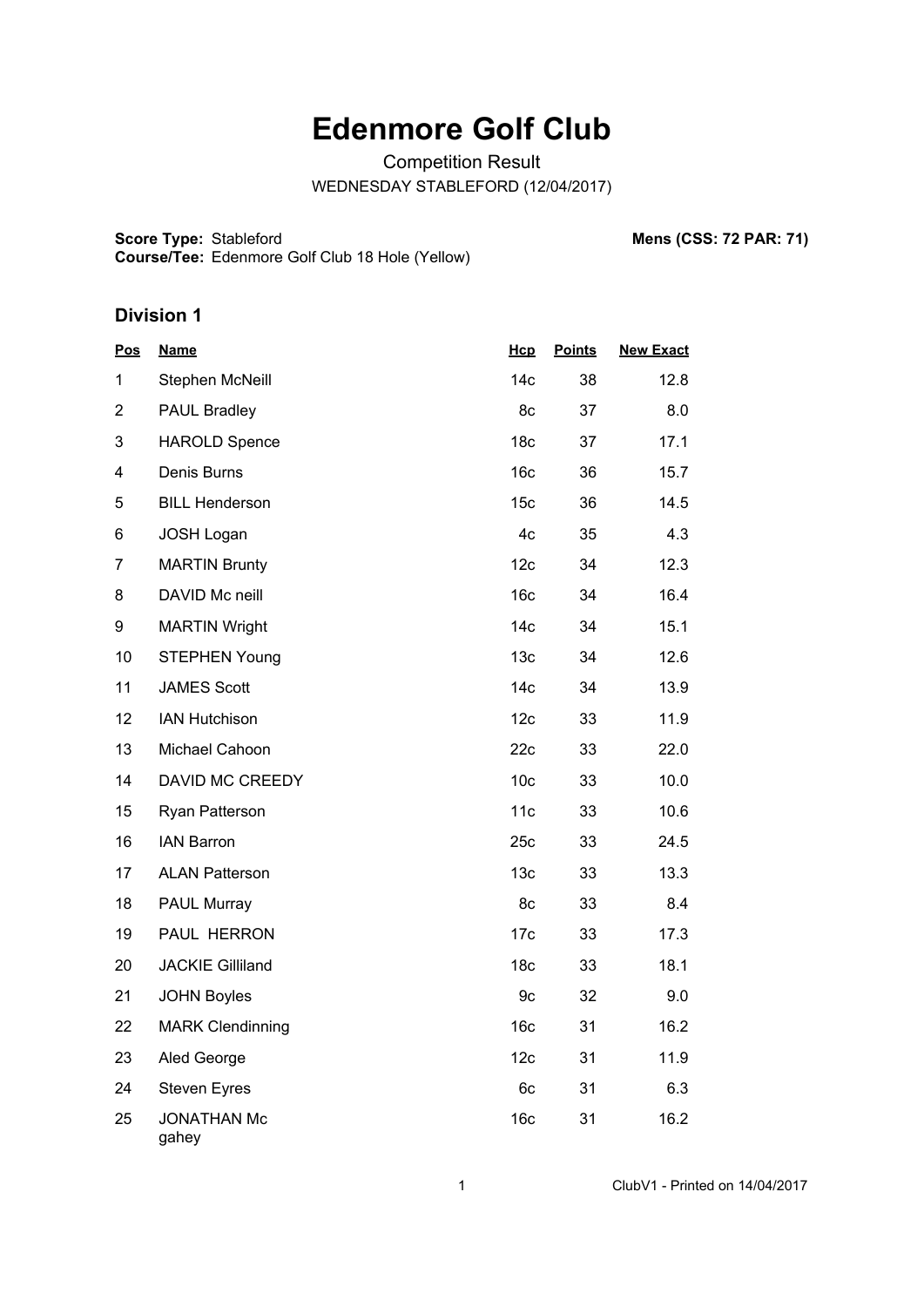**Score Type: Course/Tee:** Stableford **Mens (CSS: 72 PAR: 71)** Edenmore Golf Club 18 Hole (Yellow)

## **Division 1**

| <u>Pos</u> | <b>Name</b>             | Hcp             | <b>Points</b> | <b>New Exact</b> |
|------------|-------------------------|-----------------|---------------|------------------|
| 26         | <b>KENNY Mc Aleenon</b> | 9c              | 31            | 9.5              |
| 27         | lan Hamilton            | 16 <sub>c</sub> | 30            | 15.8             |
| 28         | <b>HUGH Mc kay</b>      | 12c             | 30            | 11.6             |
| 29         | Roger Moody             | 18 <sub>c</sub> | 30            | 18.0             |
| 30         | <b>ANDREW Patterson</b> | 10 <sub>c</sub> | 30            | 10.4             |
| 31         | <b>GERRY Mc clory</b>   | 15 <sub>c</sub> | 30            | 14.7             |
| 32         | <b>STEPHEN Hylands</b>  | 8c              | 29            | 8.0              |
| 33         | <b>JOSEPH Brush</b>     | 14 <sub>c</sub> | 29            | 13.8             |
| 34         | <b>CLYDE Anderson</b>   | 12c             | 29            | 12.0             |
| 35         | Stephen Sherlock        | 20c             | 29            | 20.1             |
| 36         | <b>Neil Martin</b>      | 22c             | 28            | 22.1             |
| 37         | George Mc Cartney       | 18 <sub>c</sub> | 28            | 18.5             |
| 38         | <b>ROBERT Scott</b>     | 20c             | 27            | 20.3             |
| 39         | Paul Gardiner           | 20c             | 27            | 19.8             |
| 40         | <b>BARRY Thompson</b>   | 18 <sub>c</sub> | 26            | 18.5             |
| 41         | <b>MALCOLM Powell</b>   | 19 <sub>c</sub> | 26            | 18.7             |
| 42         | Herbie Goode            | 22c             | 26            | 22.6             |
| 43         | <b>KEN Beeton</b>       | 16 <sub>c</sub> | 23            | 16.3             |
| 44         | <b>JOHN Truesdale</b>   | 17c             | 22            | 17.1             |
| 45         | <b>TOM HOPPER</b>       | 28c             | 22            | 28.0             |
| 46         | <b>SIMON George</b>     | 18 <sub>c</sub> | 21            | 17.7             |
| 47         | <b>COLUM Brannigan</b>  | 8c              | 13            | 8.3              |
| 48         | Gareth Brady            | 12c             | 0             | 12.5             |
| 49         | MICHAEL Boyd            | 7c              | 0             | 7.2              |
| 50         | <b>TOM Crooks</b>       | 13 <sub>c</sub> | DQ            | 12.7             |